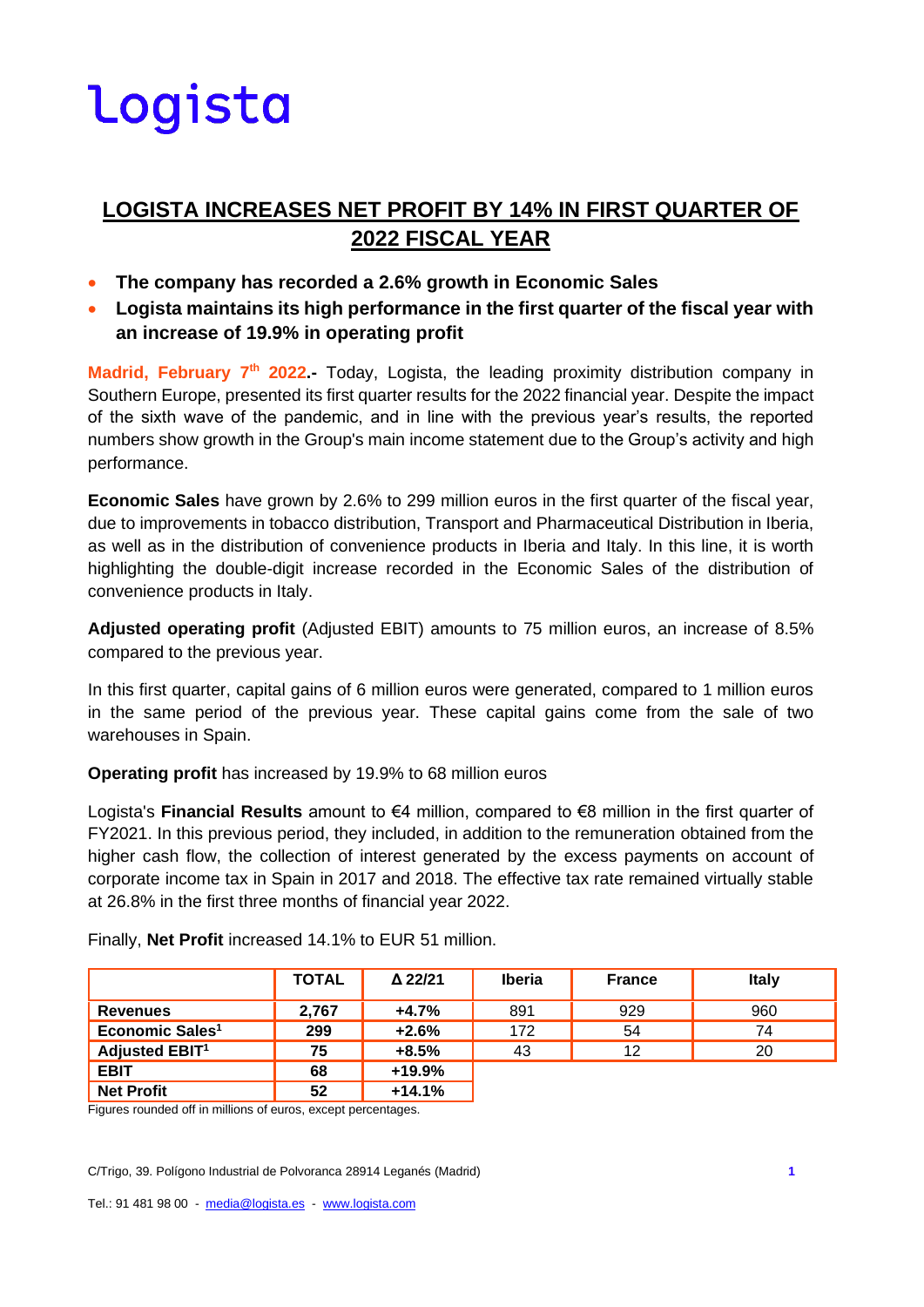1: Economic Sales: Revenues less Procurements.

2: Adjusted Operating Profit (Adjusted EBIT): EBIT less costs not directly related to the Group's revenues. It is the Group's main indicator for analysing and measuring business performance.

The full explanation of these Alternative Performance Measures and their calculation details can be found in the results announcement at https://www.logista.com/en/home/investors-shareholders/economic-financial-information/alternative-performance-measures.html

**Iñigo Meirás, CEO of Logista**, stated that *"despite continuing to operate in a still uncertain healthcare environment, these results show the overall strength of our business model, which is committed to growth and diversification".* 

Following the results achieved during the first three months of the financial year, Logista maintains positive expectations for the end of 2022 and forecasts a mid-single digit growth in Adjusted Operating Profit over the one obtained in 2021. In line with its strategic plan, the Group continues to seek acquisition opportunities of complementary and synergistic small/medium sized companies.

### **Iberia (Spain, Portugal, and Poland)**

In Iberia, Economic Sales reached 172 million euros, an increase of 6.6% compared to the same period of the previous year (161 million euros).

In terms of Economic Sales by activity, Tobacco and related products have increased an 11.9% year-on.year to 83 million euros. This high performance is due to the increase in volumes of tobacco distributed, the turnover of value-added services to tobacco manufacturers and the growth experienced by the Economic Sales of convenience product distribution.

As for the Economic Sales of Transport, they have increased by 1.7% compared to the first quarter of FY2021 to €78 million.

Regarding Pharmaceutical Distribution, Economic Sales rose by 5.7% to  $\epsilon$  22 million. The constant incorporation of new customers and the increase in activity of existing customers with new services have enabled Logista to maintain the growth path in Economic Sales.

|                                       | <b>TOTAL</b> | △ 22/21 | Tobacco and<br>Related<br>Products | Pharmacy | Transport | Other<br><b>Business</b> | Inter-<br>segment<br>sales |
|---------------------------------------|--------------|---------|------------------------------------|----------|-----------|--------------------------|----------------------------|
| <b>Revenues</b>                       | 891          | $+11%$  | 768                                | 51       | 110       |                          | -43                        |
| <b>Economic</b><br>Sales <sup>1</sup> | 172          | $+6.6%$ | 83                                 | 21       | 78        | 4                        | $-15$                      |

Finally, Economic Sales of Other Businesses decreased by 0.9% to 4 million euros.

Figures rounded off in millions of euros, except percentages.

1: Economic Sales: Revenue less Procurements.

The full explanation of these Alternative Performance Measures and their calculation details can be found in the Results Announcement at https://www.logista.com/en/home/investors-shareholders/economic-financial-information/alternative-performancemeasures.html

C/Trigo, 39. Polígono Industrial de Polvoranca 28914 Leganés (Madrid) **2**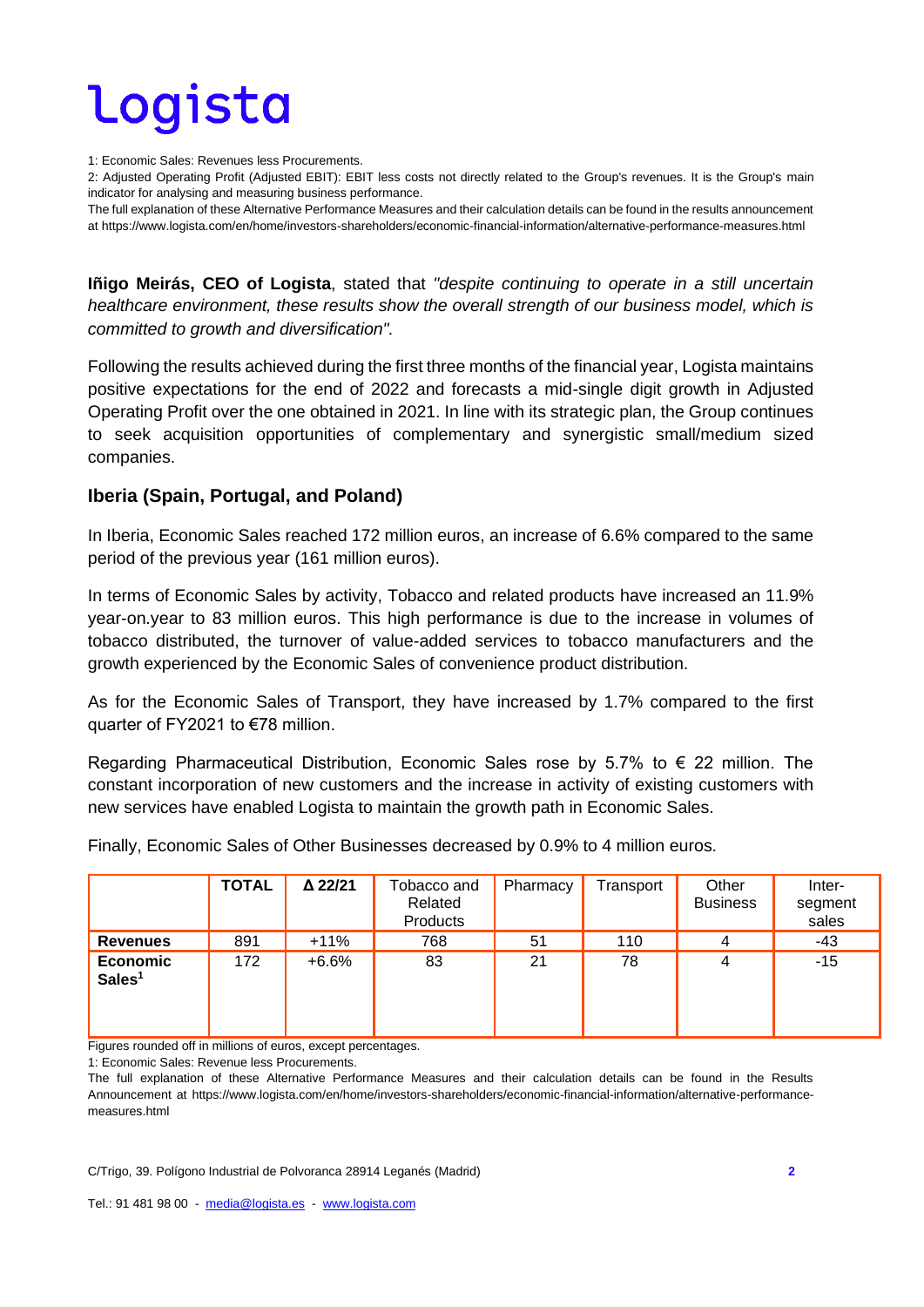#### **Italy**

**Economic Sales** in Italy have declined by 1.5% to €74 million. The increase in revenues derived from services to manufacturers, as well as those derived from the distribution of convenience products, have mitigated the slight decline in tobacco distribution sales.

The growth path observed in the distribution of convenience products in previous periods has been confirmed in the first quarter of this year and the Economic Sales from the distribution of these products have continued to increase at double digit rates. This increase is due to the expansion of the commercial proposal with the incorporation of new products and categories; as well as the growth of the customer base and the reach of new points of sale in the HORECA channel, thanks to the process of dynamization of the sales force.

|                             | <b>TOTAL</b> | 22/21 | Tobacco and Related Products |
|-----------------------------|--------------|-------|------------------------------|
| <b>Revenues</b>             | 960          |       |                              |
| Economic Sales <sup>1</sup> |              |       |                              |

Figures rounded off in millions of euros, except percentages.

1: Economic Sales: Revenue less Procurements.

The full explanation of these Alternative Performance Measures and their calculation details can be found in the Results Announcement at [https://www.logista.com/es/home/investors-shareholders/economic-financial-information/alternative-performance](https://www.logista.com/es/home/investors-shareholders/economic-financial-information/alternative-performance-measures.html)[measures.html.](https://www.logista.com/es/home/investors-shareholders/economic-financial-information/alternative-performance-measures.html)

### **France**

**Economic Sales** in France amounted to 54 million euros, a decrease of 3.6% compared to the same period last year. Increases obtained in the distribution of electronic transactions have not offset the negative performance of Economic Sales in tobacco and convenience products distribution.

Performance of convenience products distribution was uneven depending on the categories, with growth in the food and drugstore category mitigating the declines in products more directly related to rolling tobacco consumption.

As announced in the 2021 year-end earnings release, in the French market, the Other businesses sub-segment disappears, as it has been decided to classify the business of this subsidiary distributing convenience products outside the tobacconist channel as Assets available for sale.

|                             | <b>TOTAL</b> | ለ 22/21 | <b>Tobacco and Related Products</b> |
|-----------------------------|--------------|---------|-------------------------------------|
| Revenue                     | 929          | 20/     |                                     |
| Economic Sales <sup>1</sup> | 54           | -3.6%   |                                     |

Figures rounded off in millions of euros, except percentages.

1: Economic Sales: Revenue less Procurements.

The full explanation of these Alternative Performance Measures and their calculation details can be found in the Results Announcement at [https://www.logista.com/en/home/investors-shareholders/economic-financial-information/alternative-performance](https://www.logista.com/es/home/investors-shareholders/economic-financial-information/alternative-performance-measures.html)[measures.htmll.](https://www.logista.com/es/home/investors-shareholders/economic-financial-information/alternative-performance-measures.html)

C/Trigo, 39. Polígono Industrial de Polvoranca 28914 Leganés (Madrid) **3**